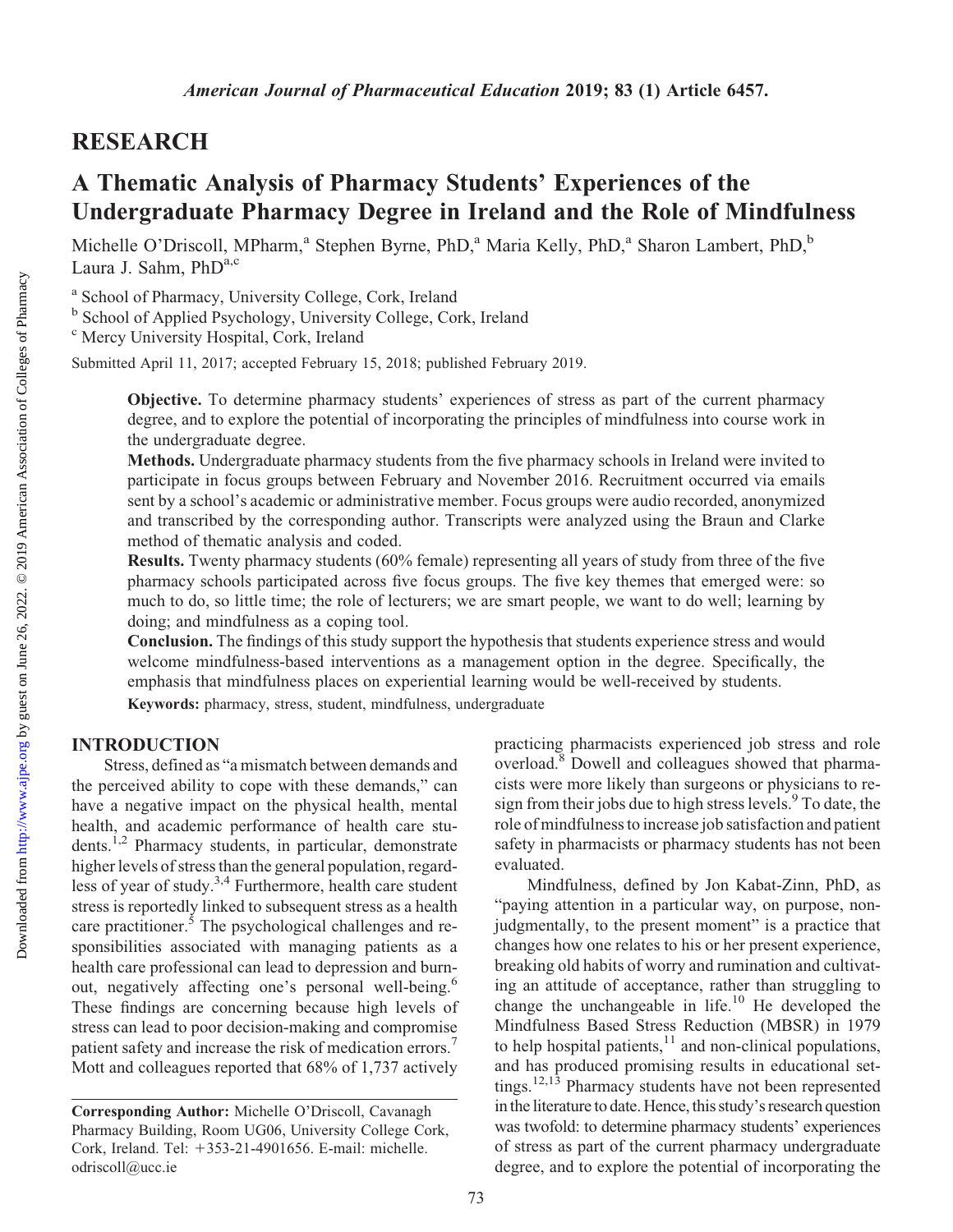principles of mindfulness into course work in the undergraduate degree.

### **METHODS**

Focus groups were conducted with undergraduate pharmacy students between February and November 2016. All five pharmacy schools in Ireland – University College Cork (UCC), Trinity College Dublin (TCD), Royal College of Surgeons in Ireland (RCSI), Queens University Belfast (QUB) and Ulster University (UU) – were invited to participate. All five schools received approval from local ethical committees. The focus group method was chosen as it was felt that participants would interact and prompt thoughts and ideas from one another at a depth that may not occur in an interview setting.<sup>14</sup>

The method of sampling used was purposive and aimed to recruit representatives from all year groups, male and female, with a representation of mature students. Snowball sampling, where existing study subjects recruit future subjects from among their acquaintances, was used in addition when uptake was low. Recruitment occurred through email, sent by each school's academic or administrative member.

A topic guide, as summarized in Table 1 was developed based on a review of previous literature, and discussion among the authors. Immediately after the first focus group met, the guide was reviewed in terms of the wording of the questions. However, no changes were made to the question content so this focus group was included in the final analysis. All questions were used in each session; however, discussions were also allowed to develop naturally to facilitate emergence of unanticipated themes.

The first two focus groups were conducted by two authors of this study. One conducted subsequent focus groups and made reflective notes immediately afterward.

|  |  |  |  |  | Table 1. Topic Guide for Focus Group Discussions |
|--|--|--|--|--|--------------------------------------------------|
|--|--|--|--|--|--------------------------------------------------|

| What skills does the current pharmacy degree develop? |  |  |  |  |  |
|-------------------------------------------------------|--|--|--|--|--|
|-------------------------------------------------------|--|--|--|--|--|

Do you feel that the degree course prepares you mentally for your future profession?

What factors affect your ability to study/perform in college? What emotions do you experience around examination time/

college deadlines?

Do you think there is a need for mental support/training in the pharmacy degree?

What ways do you think such support could be delivered? What do you know about mindfulness?

- What would help/discourage you from participating in a mindfulness module?
- What are your views about online delivery of modules? What would be the optimum length of time per class? Why?

Focus groups were conducted at the respective pharmacy schools during times convenient to the students. The author who conducted the subsequent focus groups presented herself as a researcher and did not engage in discussion about the topic guide prior to the focus group session to reduce the risk of bias. Demographic information was collected (Table 2). Focus groups were audio recorded and written informed consent was obtained. The author prompted and explored issues that came up where appropriate, allowing for the emergence of unprompted information and themes. Participants were informed that they could request copies of the transcripts of their contribution if desired. The audiotapes were anonymized and transcribed to allow for immersion in the data, and preliminary familiarization with the findings. As per the Francis method of sampling, the final focus groups presented no new themes, and generated no new data at which point it was agreed that data saturation had been achieved.

Transcripts were analyzed using the Braun and Clarke method of thematic analysis, $15$  and coded. Initial familiarization involved several readings of the transcripts, all of which were initially coded. Another author coded a sample of the transcripts. Agreement between coders was high, and disagreement was resolved by discussion. Codes were named in language that remained true to the opinions and experiences of the participants. The codes were then grouped into initial themes, and verified them by reading the corresponding excerpts, and the entire data set again, before naming and defining them. Agreement with LS was reached through discussion at each stage. The study is reported in accordance with the Consolidated Criteria for Reporting Qualitative Research (COREQ) (Appendix 1).

Table 2. General Demographic Characteristics of Pharmacy Student Focus Group Participants  $(N=20)$ 

| <b>Demographic Characteristics</b>   | <b>Proportion</b> % |
|--------------------------------------|---------------------|
| Age Range                            |                     |
| 18-20 years $(n=7)$                  | 35                  |
| 21-23 years $(n=10)$                 | 50                  |
| $24 +$ years (n=3)                   | 15                  |
| Irish $(n=19)$                       | 95                  |
| Female $(n=12)$                      | 60                  |
| Year of Study                        |                     |
| $1st$ year (n=4)                     | 20                  |
| $2nd$ year (n=5)                     | 25                  |
| $3^{rd}$ year (n=3)                  | 15                  |
| $4^{th}$ year (n=8)                  | 40                  |
| Previous Pharmacy Experience $(n=9)$ | 45                  |
| Previous Degree $(n=1)$              | 5                   |
| Children $(n=1)$                     | 5                   |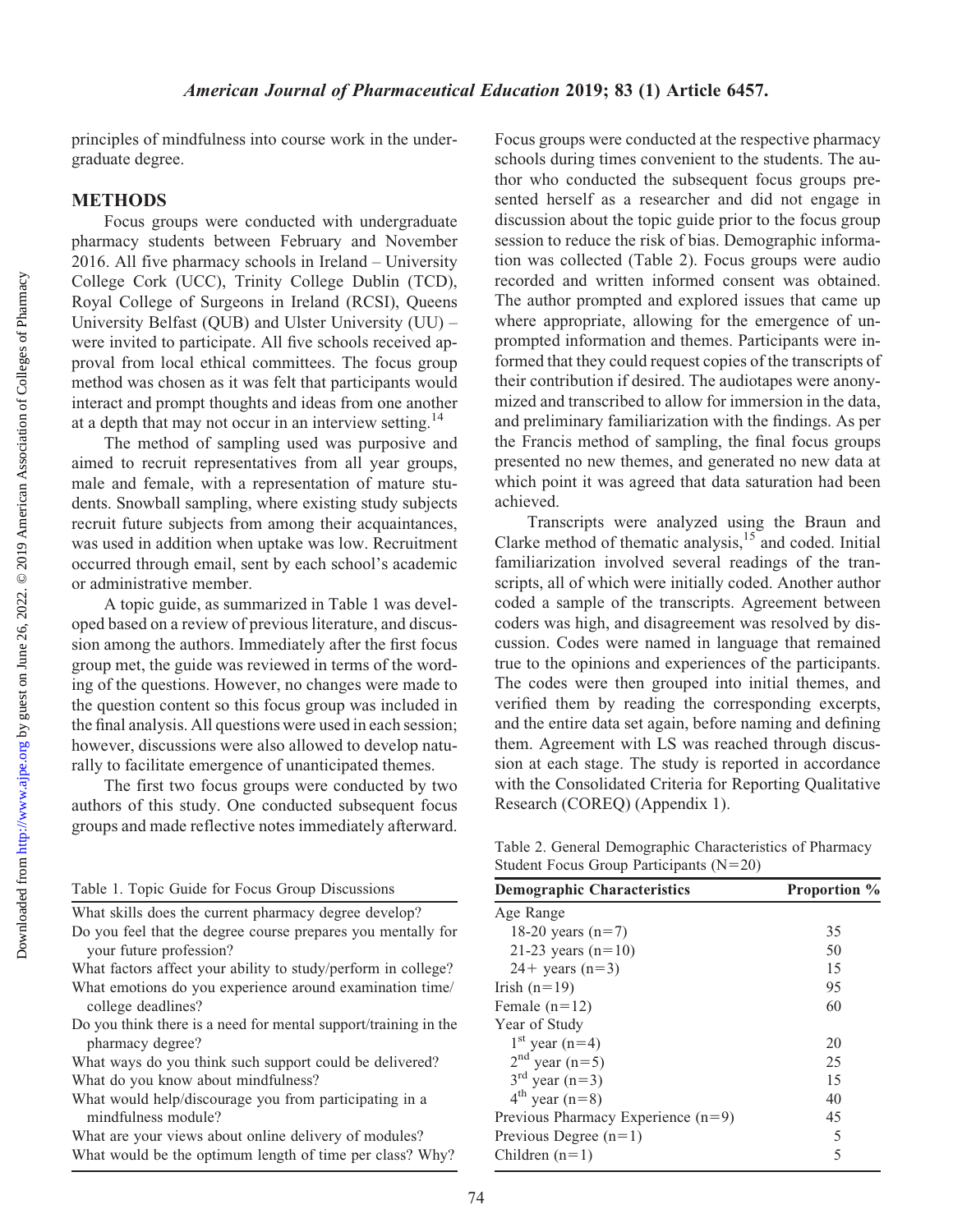### RESULTS

Twenty pharmacy students (60% female) representing all years of study from three of the five pharmacy schools participated across five focus groups. The average number of participants per focus group was four (ranging from two to seven participants). All but one participant identified themselves as Irish, and two participants held a previous degree. Almost half of participants (45%) reported having had experience working in a pharmacy setting.

Five key themes emerged through analysis of the transcripts: so much to do, so little time; the role of the lecturer; we're smart people, we want to do well; learning by doing, and mindfulness as a coping tool. The themes are summarized in Figure 1 with specific quotes given in Appendix 2.

The first theme, "so much to do, so little time" was illustrated by the fact that participants' experience is greatly influenced by the workload they need to complete within the pharmacy course, with some participants becoming completely overwhelmed. The pressure to multitask hinders student progress. Multiple simultaneous deadlines increase pressure on students. The workload of the degree leaves very little time for anything else in pharmacy students' lives, and this has a negative impact on other areas. Participants voiced concerns regarding tensions between college and weekend work, or attempts to have a social life as a student. The time pressure that students felt was due to the course work itself, regardless of outside influences. Some students spoke about ceasing optional activities in times of extra pressure (eg, no longer attending sport training in the evenings at home because

they were staying in college to study). This was despite the fact that these optional extras often helped to reduce stress.

"The role of the lecturer" in the student experience emerged as another strong theme. Participants felt that lecturers accessible but limited in the support that they can offer. The relationship that the student has with individual lecturers can be variable and affects the student experience. While some students had developed good communication links with lecturers, other felt that a lack of such links hindered them from accessing the support they needed.

"We're smart people, we want to do well" was a theme participants articulated was their fear of failure, and the negative way it affects their performance. This fear includes not achieving high grades, failing a year, and not completing the course. Linked to this fear of failure is the constant comparison to previous personal achievements in school, and a desire not to let anybody down. Students reflected on their experience of the Leaving Certificate (the state examination for school-leavers in Ireland, and the main determinant for entry into third-level education) versus their performance in university end-ofsemester examinations. One participant reported that there is a link between the critical thinking that is required in the course, and the self-criticism that students experience. Coupled with fear of failure as a student was fear of failure in the future as a health care professional. Participants were aware of the responsibilities that they will face as health care professionals, and the impact that their actions will have on patient health. Many vocalized a fear of handling adverse events in the future. Participants



Figure 1. Key Themes of Students' Experiences of the Undergraduate Pharmacy Degree and the Potential Role of Mindfulness.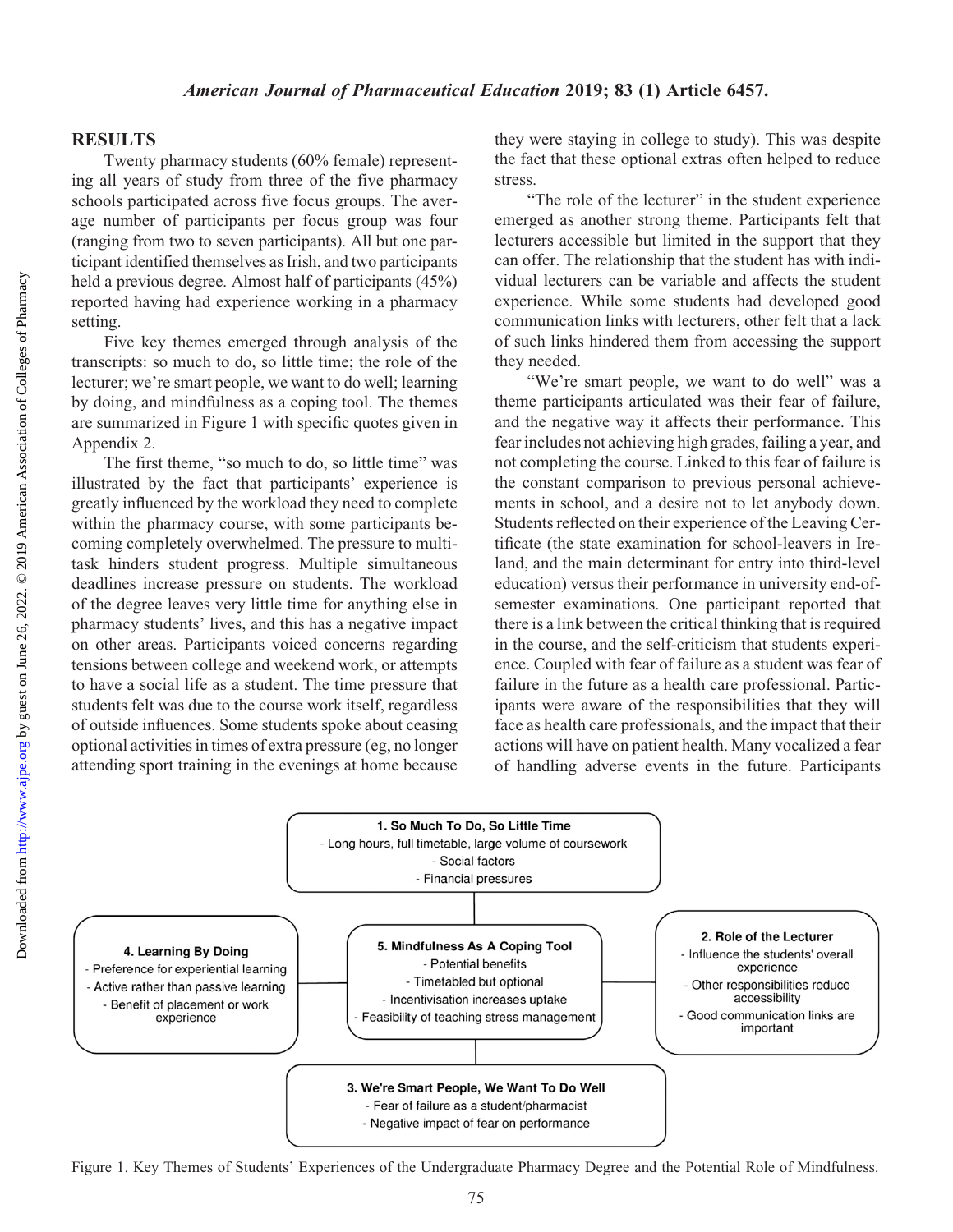attributed recurrent procrastination to this fear of failure, particularly in relation to studying for examinations.

The theme of "learning by doing" was presented. Students articulated the idea that what is taught most effectively during the degree is delivered in a hands-on, practical manner through workshops and tutorials. Participants appreciated experiential learning and gave examples of active skill development, which they spoke of positively. Having the experience of working in a pharmacy setting, while not compulsory, was viewed as being very beneficial in applying what one has learned.

These four themes all fed into the overarching theme of "mindfulness as a coping tool" within the pharmacy degree. There was a generally positive response to the suggestion of introducing a mindfulness course to pharmacy students because of the view that mental training needs to be implemented to benefit future patients and the participants themselves. There was a lack of awareness around supports that were already available within the university setting, and many felt that the available support was not always accessible. Participants valued the idea of stress prevention rather than curing excessive stress.

In general, participants had some knowledge of what mindfulness was, often informed by previous experience of mindfulness in other settings. However, some common misconceptions of mindfulness were voiced also, including the idea that mindfulness is about getting rid of all thoughts and achieving a state of relaxation. Some participants raised questions on the feasibility of "teaching" stress reduction stating that stress is individual and unique to each person, which one needs to experience and handle in their own way. Other stress management strategies such as yoga or sports were mentioned; however, the extra-curricular nature of these activities hindered regular participation. Students reported that no single method will suit everybody.

In terms of how to deliver mindfulness training, participants suggested that a mindfulness course would have to be interactive, with some preferring an online course. Participants reported that the best way to include mindfulness into the curriculum would be as part of the weekly college schedule. In an existing module, clinical pharmacy was the place where students felt it fit best. Early introduction of such training was recommended, although there was ambivalence about whether first-year students would understand the need for this type of learning. It was felt that only students who were stressed would take part, and that this could in itself be a barrier to participation, with people becoming conscious of how they would be perceived if they signed up.

It was conveyed that some incentive would be required for an optional course (eg, certificates or credits). Otherwise, busy schedules and a heavy workload would limit uptake. The standard MBSR course was considered to be too long; a shorter course that could be incorporated into the timetable could be a viable option that students would take part in.

#### DISCUSSION

The five themes that emerged from these focus groups provide an insight into the current experience of pharmacy students within the degree, and the role that mindfulness could play in that experience. Challenges that students encounter as part of the degree and fears that they have of future responsibilities as health care professionals could be addressed through mindfulness training.

The preference for experiential learning that these focus groups have highlighted is encouraging, suggesting that an approach such as mindfulness would be well received by pharmacy students because of its experiential nature – it first immerses learners in an experience, and subsequently invites reflection about the experience to develop new skills, or new ways of thinking.<sup>16</sup> Rather than simply providing students with didactic teaching about stress and well-being, experiential mindfulness techniques may be useful for those who benefit from having hands-on examples to bolster their traditional learning. $17$ 

These focus groups have provided rich information on the overwhelming pressure that pharmacy students find themselves in when it comes to completing a professional course. This reflects findings from previous research that pharmacy students were the most likely undergraduate group to suffer from stress.<sup>3</sup> Undergraduate health care students experience moderate levels of stress, with a correlation between stress and academic achievement.<sup>18</sup> A systematic review conducted by the authors has found benefits of mindfulness for other health care students, which serves as an indicator of effectiveness for this particular cohort.<sup>13</sup> However, the theme of being overburdened in terms of scheduled coursework cannot be overlooked, and should influence course design. How much time can pharmacy students realistically commit to weekly mindfulness classes and/or daily practice? Such a course would need to fit into an already busy schedule, and be presented as part of the curriculum to achieve buy-in, without being made compulsory.

The importance of the role of the lecturer in relation to student experience presented strongly, which is what the Mindfulness Based Interventions Teaching Assessment Criteria  $(MBITAC)$ ,<sup>19</sup> the competency guidelines for mindfulness teachers, explicitly addresses. Three of its six domains relate to a teacher's interaction with students, and their engagement with participants, namely embodiment, inquiry and holding of the group. These competencies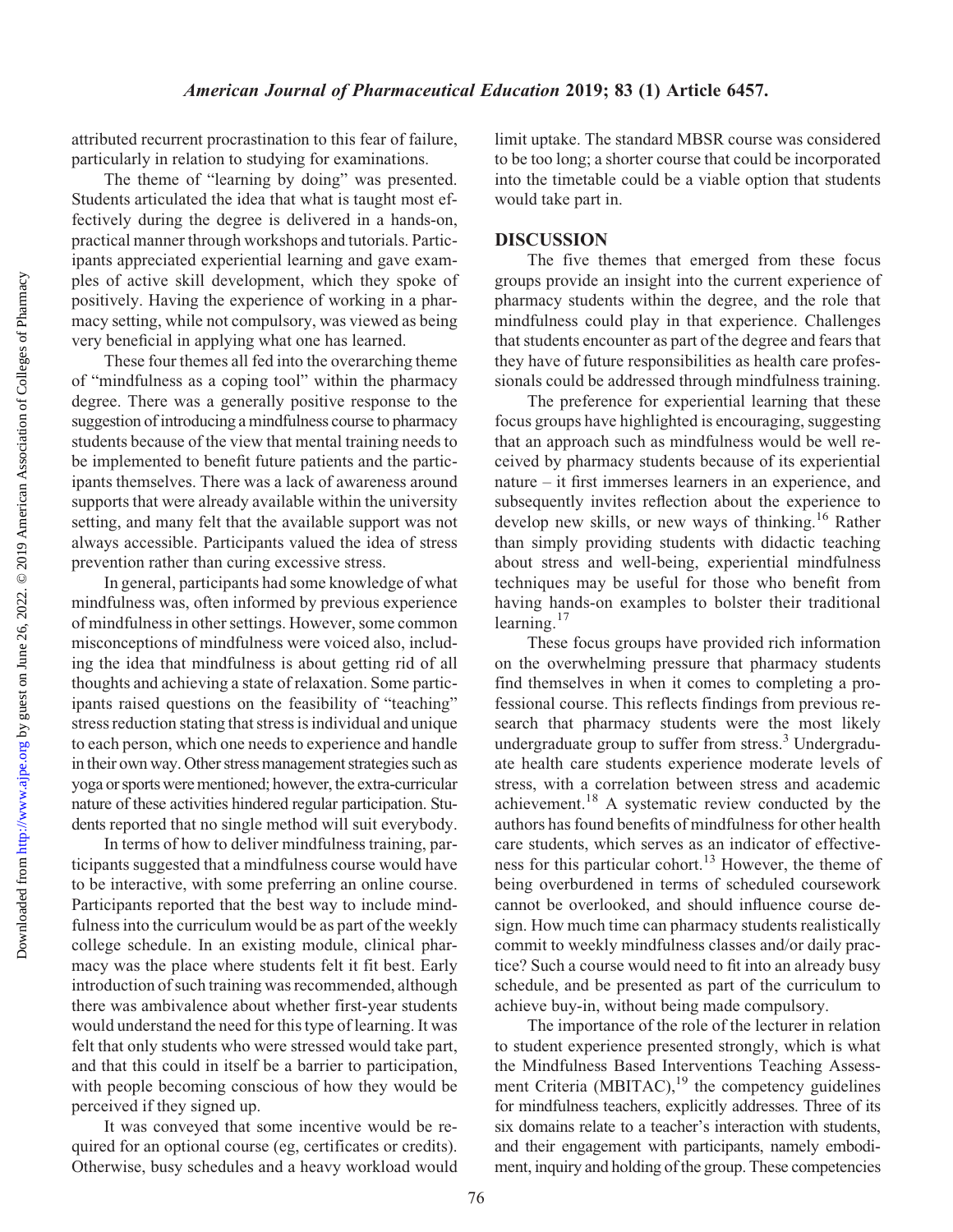are not highlighted as important in a traditional lecturing role, but could provide students of a mindfulness class with the support and interaction needed to enhance their student experience, cultivating a feeling of support.<sup>20</sup>

The "fear of failure" that participants articulated is reflective of the high academic achievers who sign up for courses such as pharmacy. Pharmacy students have been shown to be highly "achievement" oriented, $2<sup>1</sup>$  which can feed rumination and procrastination. Previous research has found that mindfulness is negatively correlated with rumination.22,23 Mindfulness training as part of the pharmacy degree could enable participants "to see more clearly the patterns of the mind, and to recognize when mood is beginning to dip without adding to the problem by falling into analysis and rumination." $24$ 

Participants reported that incorporating mindfulness training into the pharmacy course could be extremely beneficial, due to the challenge of attending extra-curricular activities. While some participants doubted the feasibility of teaching stress reduction through mindfulness, it may be due to their misconception of mindfulness being a process of "emptying your mind."25 While the stress itself cannot be changed, mindfulness is a way to change one's relationship with stress. Some participants said that "exams are enjoyable," which shows how a person's perception determines their experience, and through mindfulness, pharmacy students' perceptions of stress may be altered in a positive way. This builds on the findings of a previous study that found that test anxiety was associated with students' perception of course load and ability to manage time.<sup>26</sup>

Limitations of this study include the fact that not all pharmacy schools were represented by those who took part in the focus groups. Also, this study was undertaken in Ireland, and may not be fully representative of the experiences or views of pharmacy students in other countries. Nonetheless, this study provides pharmacy educators with valuable insight into the challenges that pharmacy students face and the reaction students may have to incorporating mindfulness into coursework.

### **CONCLUSION**

This study has provided valuable insight into the perceptions of students of the current pharmacy degree in Ireland, and provides potential benefits and challenges of incorporating mindfulness into coursework. The experiential nature of such a course would suit the active learning and engage teaching methods that pharmacy students seem to respond to best. The content of a mindfulness course could help address some of the pressures of the current program of study.

#### **REFERENCES**

1. Beck DL, Hackett MB, Srivastava R, McKim E, Rockwell B. Perceived level and sources of stress in university professional schools. J Nurs Educ. 1997;36(4):180-186.

2. Misra R, Castillo LG. Academic stress among college students: comparison of American and international students. Int J Stress Manage. 2004;11(2):132-148.

3. Marshall LL, Allison A, Nykamp AA, Lanke S. Perceived stress and quality of life among doctor of pharmacy students. Am J Pharm Educ. 2008;72(6):Article 137.

4. Gallagher CT, Mehta ANV, Selvan R, et al. Perceived stress levels among undergraduate pharmacy students in the UK. Curr Pharm Teach Learn. 2014;6(3):437-441.

5. Collins H, Foote D. Managing stress in veterinary students. J Vet Med Educ. 2005;32(2):170-172.

6. Montero-Marin J, Zubiaga F, Cereceda M, Piva Demarzo MM, Trenc P, Garcia-Campayo J. Burnout subtypes and absence of selfcompassion in primary healthcare professionals: a cross-sectional study. PloS one. 2016;11(6):e0157499.

7. West CP, Huschka MM, Novotny PJ, et al. Association of perceived medical errors with resident distress and empathy: a prospective longitudinal study. JAMA. 2006;296(9):1071-1078.

8. Mott DA, Doucette WR, Gaither CA, Pedersen CA, Schommer JC. Pharmacists' attitudes toward worklife: results from a national survey of pharmacists. *J Am Pharm Assoc.* 2004;44(3):326-336.

9. Dowell AC, Westcott T, McLeod DK, Hamilton S. A survey of job satisfaction, sources of stress and psychological symptoms among New Zealand health professionals. N Z Med J. 2001(114):540-544. 10. Kabat-Zinn J. Wherever You Go, There You Are: Mindfulness Meditation in Everyday Life. New York, NY: Hyperion; 1994. 11. Kabat-Zinn J, Lipworth L, Burney R. The clinical use of

mindfulness meditation for the self-regulation of chronic pain. J Behav Med. 1985;8(2):163-190.

12. Taylor C, Harrison J, Haimovitz K, et al. Examining ways that a mindfulness-based intervention reduces stress in public school teachers: a mixed-methods study. Mindfulness. 2016;7(1):115-129. 13. O'Driscoll M, Byrne S, McGillicuddy A, Lambert S, Sahm LJ. The effects of mindfulness-based interventions for health and social care undergraduate students – a systematic review of the literature.

Psychol Health Med. 2017;22(7):851-865. 14. Ritchie J, Lewis J, Nicholls CM, Ormston R, eds. Qualitative Research Practice – A Guide for Social Science Students and Researchers. 2nd ed. Sage Publications; 2013.

15. Braun V, Clarke, V. Using thematic analysis in psychology. *Qual* Res Psychol. 2006;3(2):77-101.

16. Lewis LH, Williams CJ. Experiential learning: past and present. In Jackson L, Caffarella RS, eds. Experiential Learning: A New Approach. San Francisco, CA: Jossey-Bass; 1994:5-16.

17. Cantor JA. Experiential learning in higher education.

ASHE-ERIC higher education report no 7. Washington, DC; 1995.

18. Elias H, Ping WS, Abdullah MC. Stress and academic achievement among undergraduate students in Universiti Putra Malaysia. Procedia - Soc Behav Sci. 2011;29:646-655.

19. Crane RS, Soulsby JG, Kuyken W, et al. The Bangor, Exeter & Oxford mindfulness-based interventions teaching assessment criteria. 2012.

20. Van Aalderen JR, Breukers WJ, Reuzel RPB, Speckens AEM. The role of the teacher in mindfulness-based approaches: a qualitative study. Mindfulness. 2014;5(2):170-178. 21. Janke KK, Farris KB, Kelley KA, et al. StrengthsFinder signature themes of talent in doctor of pharmacy students in five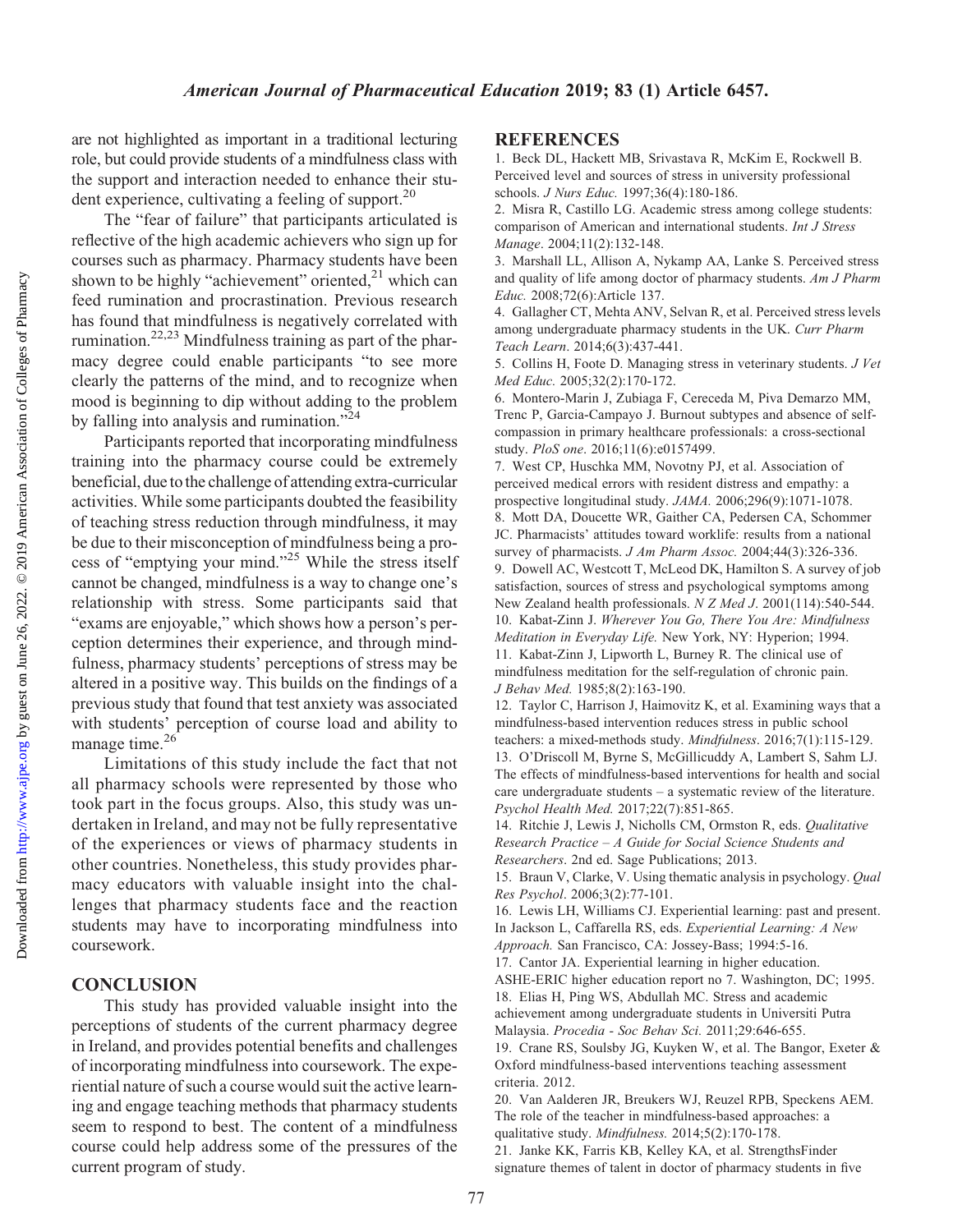Midwestern pharmacy schools. Am J Pharm Educ. 2015;79(4): Article 49.

22. Brown KW, Ryan RM. The benefits of being present: mindfulness and its role in psychological well-being. J Pers Soc Psychol. 2003; 84(4):822-848.

23. Rood L, Roelofs J, Bögels SM, Nolen-Hoeksema S, Schouten E. The influence of emotion-focused rumination and distraction on depressive symptoms in non-clinical youth: a meta-analytic review. Clin Psychol Rev. 2009;29(7):607-616.

24. Williams JM, Kuyken W. Mindfulness-based cognitive therapy: a promising new approach to preventing depressive relapse. Br J Psychiatry. 2012;200(5):359-360.

25. Gardner FL, Moore ZE, Marks DR. Rectifying misconceptions: a comprehensive response to "some concerns about the psychological implications of mindfulness: a critical analysis." J Rational-Emotive Cognit-Behav Ther. 2014;32(4):325-344.

26. Sansgiry SS, Sail K. Effect of students' perceptions of course load on test anxiety. Am J Pharm Educ. 2006;70(2):Article 26.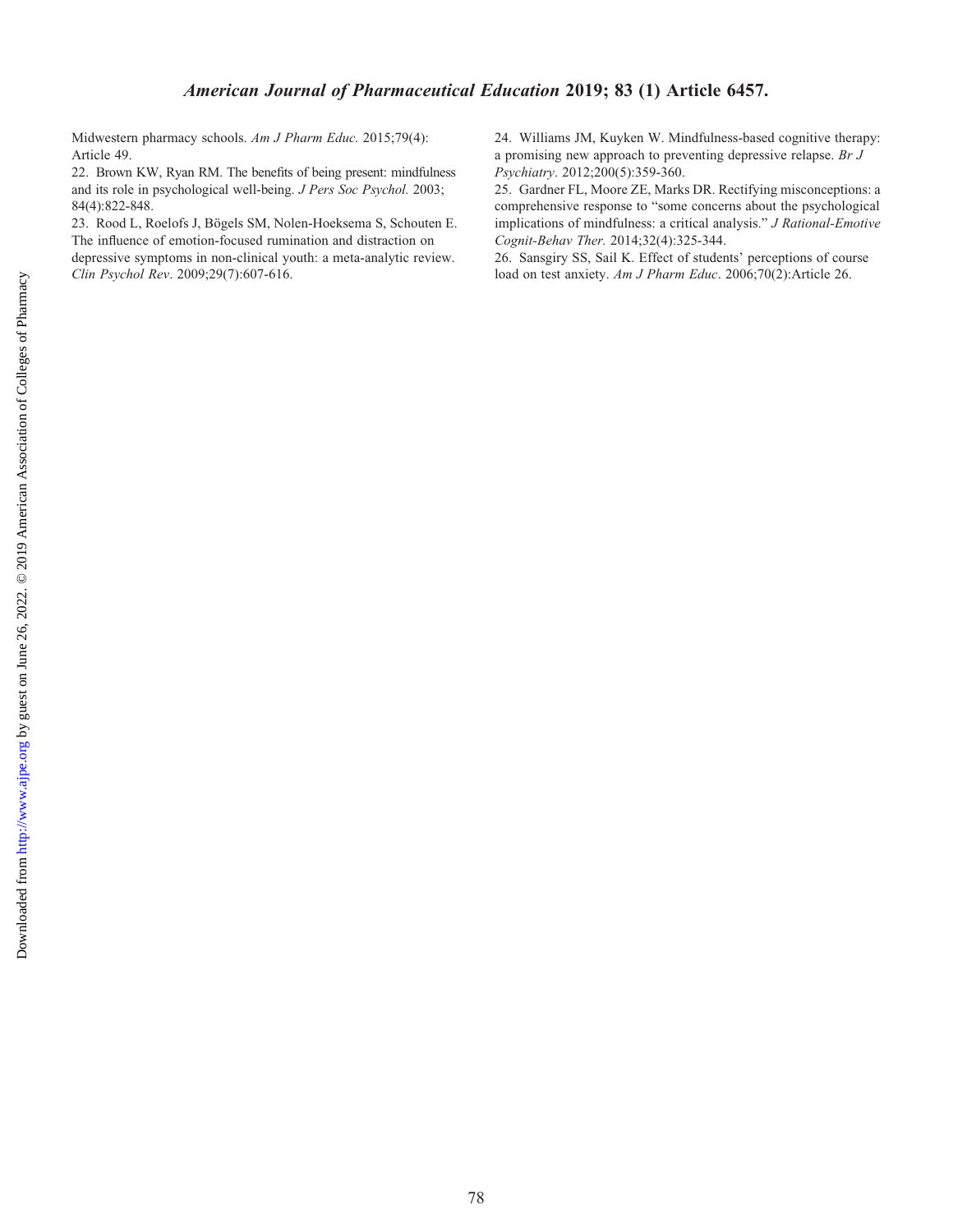| Category                                        | Question                                                                         | Answer                                                                                                                                                                 |
|-------------------------------------------------|----------------------------------------------------------------------------------|------------------------------------------------------------------------------------------------------------------------------------------------------------------------|
| <b>Personal Characteristics</b>                 |                                                                                  |                                                                                                                                                                        |
| Interviewer/facilitator                         | Which author/s conducted the interview or<br>focus group?                        | Investigator 1 conducted all focus groups,<br>with Investigator 2 who also present for<br>the first two focus groups.                                                  |
| Credentials                                     | What were the researcher's credentials (eg,<br>PhD, MD)?                         | Investigator 1 - MPharm<br>Investigator 2 - MPharm                                                                                                                     |
| Occupation                                      | What was their occupation at the time of the<br>study?                           | Qualified pharmacists and research students                                                                                                                            |
| Gender                                          | Was the researcher male or female?                                               | Female                                                                                                                                                                 |
| Experience and training                         | What experience or training did the<br>researcher have?                          | Investigator 2 - extensive qualitative<br>research experience<br>Investigator 1 - trained in conduct, analysis<br>and theory                                           |
| <b>Relationship with</b><br>Participants        |                                                                                  |                                                                                                                                                                        |
| Relationship established                        | Was a relationship established prior to<br>study?                                | The researchers introduced themselves<br>before study commencement.                                                                                                    |
| Participant knowledge of<br>the interviewer     | What did the participants know about the<br>researcher?                          | Participants were informed that the primary<br>researcher was conducting the focus group<br>as part of their PhD.                                                      |
| Interviewer characteristics                     | What characteristics were reported about the<br>interviewer/facilitator?         | Participants were told that the researcher<br>wanted to see what the current pharmacy<br>degree was like from their experience, and<br>how to better support students. |
| <b>Theoretical Framework</b>                    |                                                                                  |                                                                                                                                                                        |
| Methodological orientation<br>and theory        | What methodological orientation was stated<br>to underpin the study?             | Analysis was conducted using Braun and<br>Clarke thematic analysis.                                                                                                    |
| <b>Participant Selection</b>                    |                                                                                  |                                                                                                                                                                        |
| Sampling                                        | How were participants selected?                                                  | Participants were selected using purposive<br>sampling and snowball sampling.                                                                                          |
| Method of approach                              | How were participants approached?                                                | Participants received recruitment emails<br>from a gatekeeper in each pharmacy<br>school inviting them to contact the<br>researcher if they were interested.           |
| Sample size                                     | How many participants?                                                           | Twenty students took part in the focus groups                                                                                                                          |
| Non-participation                               | How many people refused to participate or<br>dropped out?                        | n/a                                                                                                                                                                    |
| <b>Setting</b>                                  |                                                                                  |                                                                                                                                                                        |
| Setting of data collection                      | Where was the data collected?                                                    | Data was collected in a suitable room in the<br>respective pharmacy buildings.                                                                                         |
| Presence of non-<br>participants                | Was anyone else present besides the<br>participants and researchers?             | One pharmacy school sent two staff<br>members to sit in on the focus group, but<br>they did not participate in the focus group<br>in any way.                          |
| Description of sample<br><b>Data Collection</b> | What are the characteristics of the sample?                                      | Demographic information is presented in results.                                                                                                                       |
| Interview guide                                 | Were questions, prompts, guides provided by<br>the authors? Was it pilot tested? | A topic guide was developed by the authors,<br>and piloted on the first focus group. No<br>changes were necessary. This focus group<br>was included in the results.    |
| Repeat interviews                               | Were there any repeat interviews?                                                | N <sub>0</sub>                                                                                                                                                         |

Appendix 1. Consolidated Criteria for Reporting Qualitative Research (COREQ) Checklist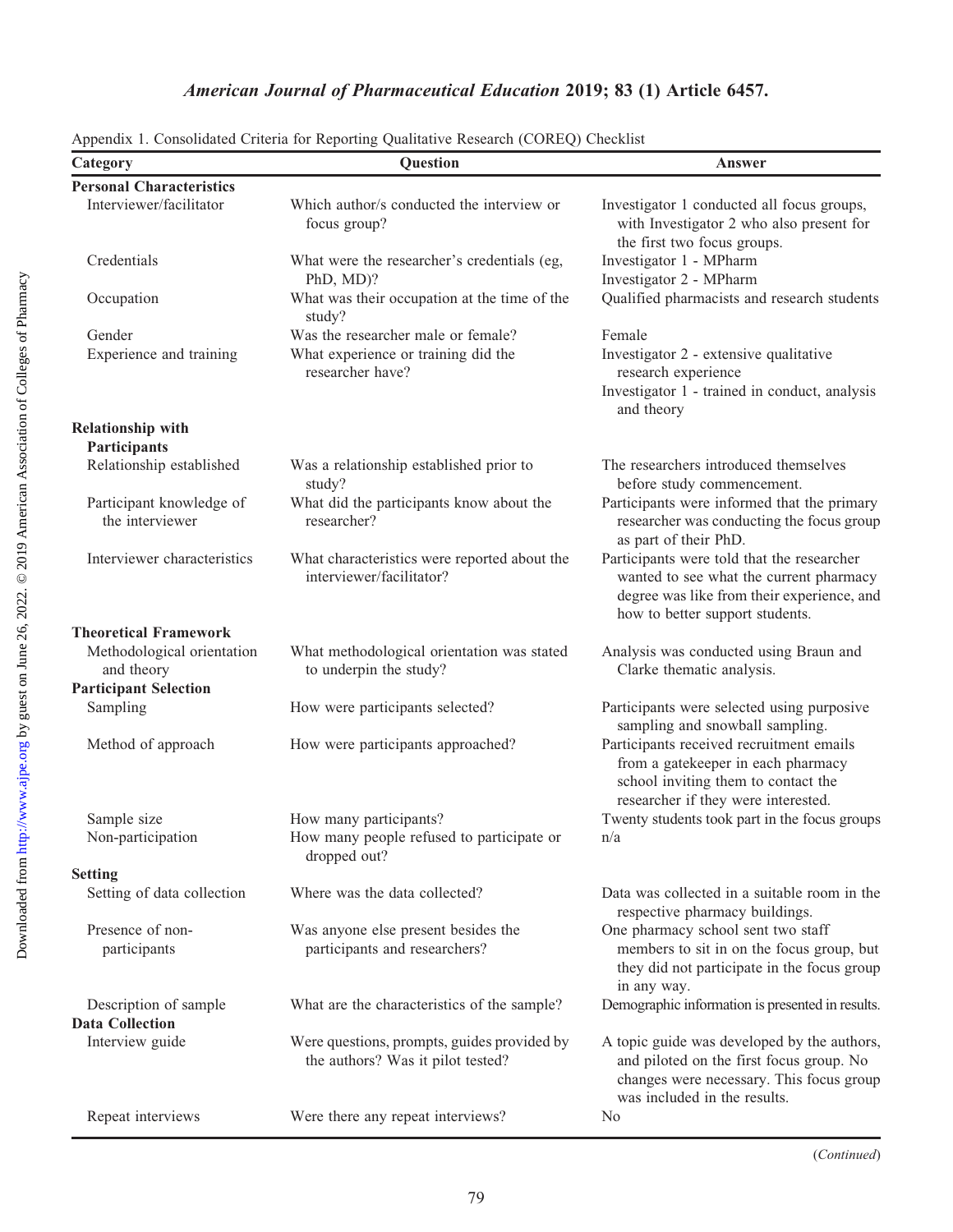|  |  | Appendix 1. (Continued) |
|--|--|-------------------------|
|--|--|-------------------------|

| Category                          | <b>Question</b>                                                                   | Answer                                                                                                                                        |
|-----------------------------------|-----------------------------------------------------------------------------------|-----------------------------------------------------------------------------------------------------------------------------------------------|
| Audio/visual recording            | Did the researchers use audio/ visual<br>recording?                               | Audio recording was conducted, with informed<br>consent.                                                                                      |
| Field notes                       | Were field notes made during or after focus<br>groups?                            | MOD made field notes immediately after the<br>focus groups, which were used to refine<br>the topic guide.                                     |
| Duration                          | What was the focus group duration?                                                | Focus groups lasted from 13-27 mins (average<br>$21$ min)                                                                                     |
| Data saturation                   | Was data saturation discussed?                                                    | While participation was limited, it was felt<br>that the final focus group raised no new<br>themes.                                           |
| Transcripts returned              | Were transcripts returned to participants for<br>comment and/or correction?       | No, however participants were informed that<br>they may request transcripts of their<br>contribution to the focus group if they so<br>wished. |
| <b>Data Analysis</b>              |                                                                                   |                                                                                                                                               |
| Number of data coders             | How many data coders coded the data?                                              | Investigator 1coded all five transcripts, and<br>Investigator 3 coded four of the five<br>transcripts.                                        |
| Description of the coding<br>tree | Did authors provide description of the coding<br>tree?                            | N <sub>0</sub>                                                                                                                                |
| Derivation of themes              | Were themes identified in advance or<br>derived from the data?                    | Themes were derived from the data itself.                                                                                                     |
| Software                          | What software was used to manage the data?                                        | NVivo Version 11                                                                                                                              |
| Participant checking              | Did participants provide feedback on the<br>findings?                             | N <sub>0</sub>                                                                                                                                |
| <b>Reporting</b>                  |                                                                                   |                                                                                                                                               |
| Quotations presented              | Were participant quotations presented and<br>identified to illustrate the themes? | Yes, quotations were used to illustrate the<br>findings and were identified by focus<br>group and participant number.                         |
| Data and findings<br>consistent   | Was there consistency in the data and in the<br>findings?                         | Yes                                                                                                                                           |
| Clarity of major themes           | Were major themes clearly presented in the<br>findings?                           | Yes                                                                                                                                           |
| Clarity of minor themes           | Is there a description of diverse cases/minor<br>themes?                          | Yes                                                                                                                                           |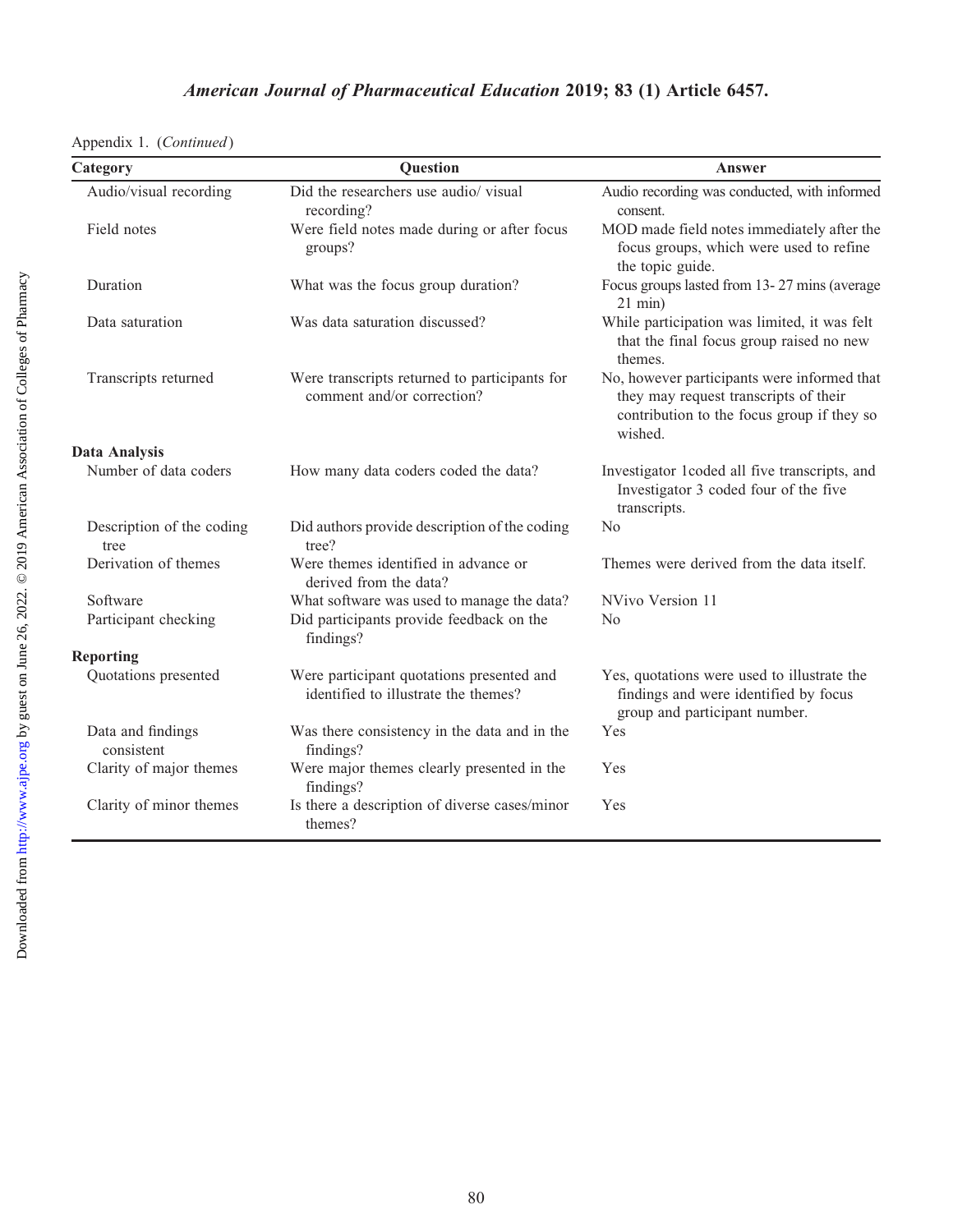## American Journal of Pharmaceutical Education 2019; 83 (1) Article 6457.

| Appendix 2. Key Themes with Supporting Quotes from Focus Group Participants on Their Experiences of the Undergraduate |  |  |  |  |  |  |  |  |
|-----------------------------------------------------------------------------------------------------------------------|--|--|--|--|--|--|--|--|
| Pharmacy Degree and the Potential Role of Mindfulness                                                                 |  |  |  |  |  |  |  |  |

| <b>Theme</b>                              | Quotes                                                                                                                                                                                                                                                                                                                                                                                                                                                                                                                                                                                                                                                                                                                                                                                                                                                                                                                                                                                                                                                                                                                                                                                                                                                                                                                                                                                                                                                                                                                                                                                                                                                                                                                                                                                                                                                                                                                                                                                                           |
|-------------------------------------------|------------------------------------------------------------------------------------------------------------------------------------------------------------------------------------------------------------------------------------------------------------------------------------------------------------------------------------------------------------------------------------------------------------------------------------------------------------------------------------------------------------------------------------------------------------------------------------------------------------------------------------------------------------------------------------------------------------------------------------------------------------------------------------------------------------------------------------------------------------------------------------------------------------------------------------------------------------------------------------------------------------------------------------------------------------------------------------------------------------------------------------------------------------------------------------------------------------------------------------------------------------------------------------------------------------------------------------------------------------------------------------------------------------------------------------------------------------------------------------------------------------------------------------------------------------------------------------------------------------------------------------------------------------------------------------------------------------------------------------------------------------------------------------------------------------------------------------------------------------------------------------------------------------------------------------------------------------------------------------------------------------------|
| So Much To Do, So Little<br>Time          | "I think definitely last year before Christmas a lot of people found it very hard. I can hear it in my voice<br>already (emotional)because a lot of people did find it very hard (emotional) I know in my class<br>alone several people were put, well got prescribed medications to cope with anxiety and stuff last year."<br>"Many times I used to cut down questions and predict stuff, hope it would come upyou just<br>can't cover it all like, you can't cover everything! you just hope to God this comes up and if<br>it doesn't, you could end up repeating another year."<br>"Rent prices are only going up and it's more and more difficultI'm lucky in that respect but<br>I'm still aware that a lot of people have to pay their rent, they have to get their food so I mean a<br>job at the weekends is pretty much the only thing it might not be the best thing academically<br>but financially it has to be done."<br>"I had to go at the weekend to work back home and I did it for ten weeks, and then I was off for a<br>few weeks, and then I did it at Christmas time and I worked, maybe for two weeks. That cut<br>straight into my study time and I ended up failing an exam over it."                                                                                                                                                                                                                                                                                                                                                                                                                                                                                                                                                                                                                                                                                                                                                                                                 |
| The Role of the Lecturer                  | "I know the lecturers are very accessible. They are very good to respond to your emails and stuff<br>like that, but I just think that the time they have they're quite limited as well you know, so they<br>can only do so much." (FG1, P3)<br>"I feel like they're only just in here to teachI know it's trying to strike a balance between like<br>their work, their own research work and their lecturing work."<br>"Like we're lucky that our lecturers, they are very good to usbut sometimes they're not always<br>there, or sometimes you're not even close to your lecturers personally I'm not best friends with<br>any lecturers so I don't feel like I can go to them and be like, express how I'm feeling to them."                                                                                                                                                                                                                                                                                                                                                                                                                                                                                                                                                                                                                                                                                                                                                                                                                                                                                                                                                                                                                                                                                                                                                                                                                                                                                  |
| We're Smart People, We Want<br>To Do Well | "Not to get too deep or psychological about it but like to get into pharmacy you have to do so<br>well in the Leaving Certificateso that to come into college and to suddenly be not doing as<br>well as you've always been doing is very toughso I think you get so stressed by that<br>complete flip of how well you perceive yourself to be doing."<br>"In general, we are very competitive people that go into courses like this, like we're smart people,<br>we want to do well."<br>"I struggled to get into this course in the first placenow that I'm in it I don't want to let myself<br>down, or I don't want to let my parents down, you know. . I don't want to disappoint people<br>and I don't want to disappoint myself as well."<br>"In our course, we're taught very much to be critical about what we're doing and that can<br>definitely, like I've seen it transpire into personal life, and people becoming very critical of<br>themselves when they didn't need to be." (FG1, P4)<br>"Pharmacy is, I think, is it the second or third most sued profession? So when people kind of talk<br>about that, kind of the idea that are we really mentally prepared to face a claim?"<br>"If you don't develop all your skills in like clinical you're going to kill someone how do you<br>deal with the fact that you're going to do that? I don't think many of us would actually face<br>that reality if it actually happened. Like it would ruin someone"<br>"I think people procrastinate because they're afraid of failingthat fear of jumping in but then<br>not actually being good enough anyway is just kind of scary." (FG4, P3)<br>"I generally like exams, I'm a really odd exception to any of these rules!I mean you could be<br>stressed out depending on the exam but I meanthere's only so much material and the<br>lecturers will examine that, and there's only certain books that they look at and they will<br>examine those booksI'm never too stressed about them really" |

(Continued)